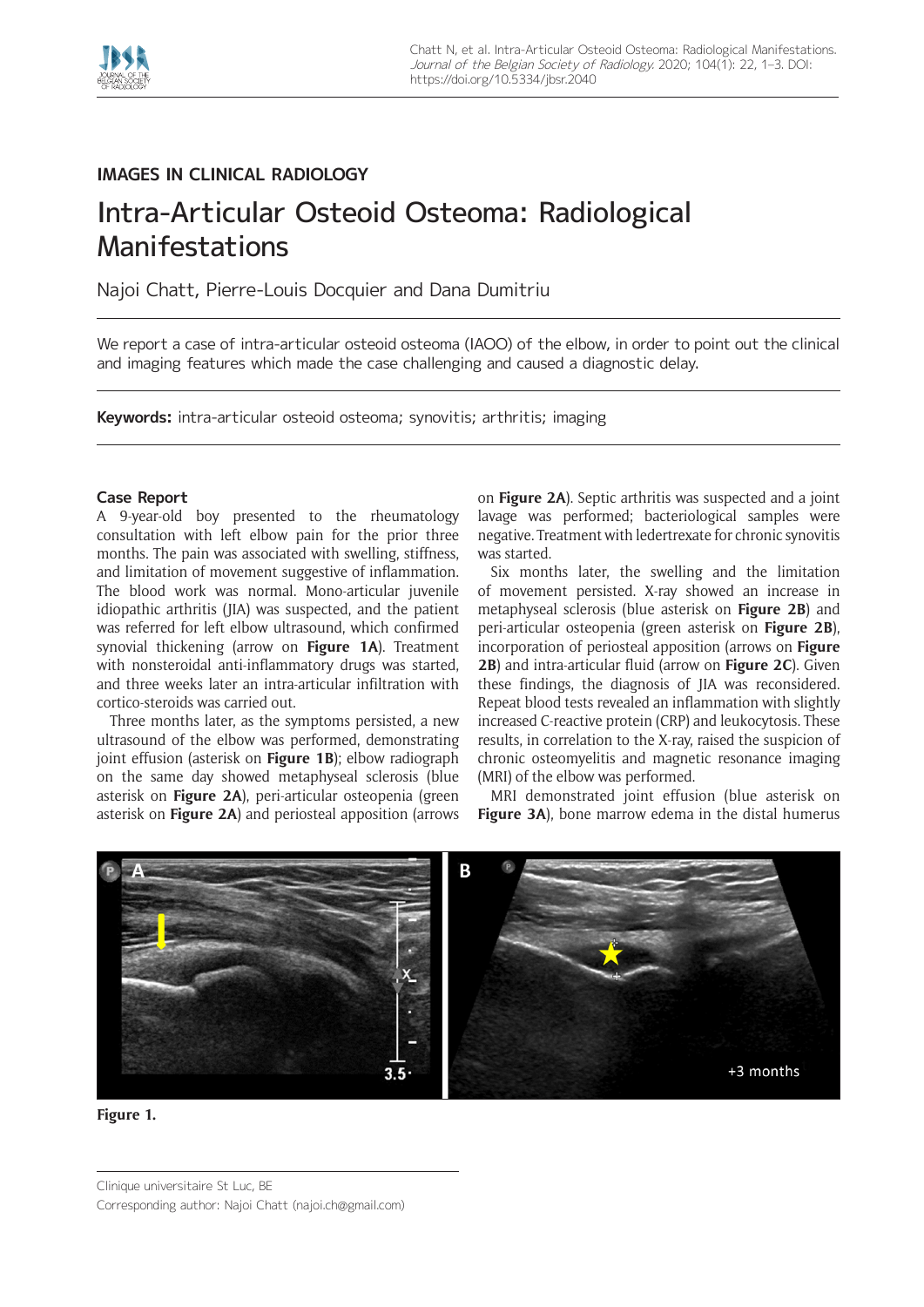(yellow arrows on **Figure 3A,B**) and a lesion in the lateral metaphysis with heterogenous signal intensity on T2-weighted images with fat saturation, corresponding to a possible abscess or nidus (blue arrow, **Figure 3A**).



Soft tissues around the joint were infiltrated (green arrow, **Figure 3A**). These findings were considered suggestive of chronic osteomyelitis or osteoid osteoma. Synovectomy and surgical resection of the focal lesion were performed. Pathological examination finally settled the diagnosis of intra-articular osteoid osteoma (IAOO).

#### **Comment**

Osteoid osteoma is a benign bone tumor, commonly occurring in the diaphysis of long bones, with a characteristic clinical and radiological presentation.

IAOO is less common (10–13% of osteoid osteomas), involving commonly the hip and very rarely the elbow. Because of the intra-articular location of the tumor, stiffness, pain and decreased mobility are the most common symptoms, simulating arthritis.

Whereas the classical radiological presentation of osteoid osteoma is that of a rich osteosclerotic process along the diaphysis of a long bone and centered on a small osteolytic nidus, the imaging features of IAOO are often atypical and lead to a delay in diagnosis. In IAOO, the osteosclerotic reaction is less abundant, sometimes absent. Osteopenia may appear, because of the articular inflammation associated with IAOO. The nidus is more difficult to detect because of its osteopenic surroundings.

Even though it was not performed in our case, CT is the best modality to identify the nidus in osteoid osteoma, once the suspected area of interest has been identified. CT is the method of choice to characterize bone changes and may differentiate between osteoid osteoma and chronic osteomyelitis. The role of MRI is controversial because of the variable appearance of the lesion and the reactive changes in the bone marrow and soft tissues [1].

This case shows the importance of identifying atypical **Figure 2.** The lack manifestations in the context of arthritis. The lack